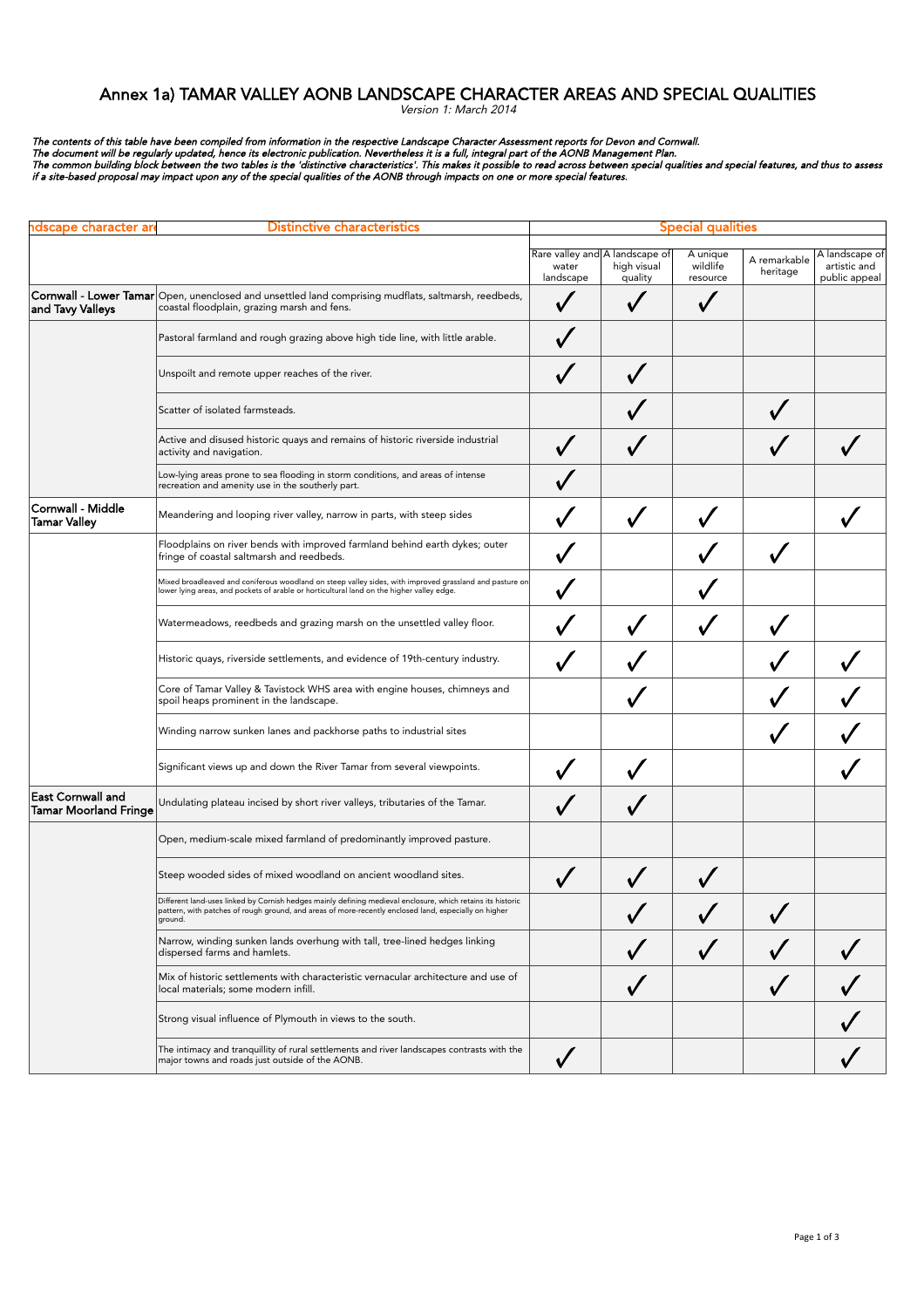| Kit Hill                                | Prominent ridge and summit raising above the river valley.                                                                                                   |                         |  |  |
|-----------------------------------------|--------------------------------------------------------------------------------------------------------------------------------------------------------------|-------------------------|--|--|
|                                         | Open lowland heath to the summit and slopes, contrasts with pastoral farmland with<br>planned patterns edged with Cornish hedges to the east.                |                         |  |  |
|                                         | Important archaeological landscape with evidence for activity and mining since prehistory,<br>encapsulated as part of the Tamar Valley & Tavistock WHS area. |                         |  |  |
|                                         | Former industrial areas support important flora and fauna.                                                                                                   |                         |  |  |
|                                         | The summit offers panoramic views across the Devon and Cornwall landscape and<br>out to Dartmoor and Plymouth.                                               |                         |  |  |
|                                         | Some areas on lower ridge spoiled by inappropriate development.                                                                                              |                         |  |  |
| <b>River Lynher</b>                     | Extensive, complex river system of winding inlets, intertidal zones and mudflats,<br>large areas of coastal saltmarsh, wetlands, and a saline lagoon.        |                         |  |  |
|                                         | Wooded parkland and designed landscapes, and estate land including deer<br> parks.                                                                           |                         |  |  |
|                                         | Upper river valleys narrow and steep sided, with mix of farmland and woodland.                                                                               |                         |  |  |
|                                         | Narrow enclosing winding lanes lined by Cornish hedges topped with mature<br>trees.                                                                          |                         |  |  |
|                                         | Mixed farmland; pasture, arable, fruit and flower growing.                                                                                                   |                         |  |  |
|                                         | Main settlement at St Germans significant through its historic and continuing<br>development.                                                                |                         |  |  |
|                                         | Torpoint, Plymouth and Saltash are visually prominent.                                                                                                       |                         |  |  |
| <b>SE Cornwall Plateau</b>              | Open, gently rolling plateau landscape patterned with Cornish hedges.                                                                                        |                         |  |  |
|                                         | Mixed, improved pasture with some arable.                                                                                                                    | $\checkmark$            |  |  |
|                                         | Gently sloping and undulating stream valleys; small patches of woodland in low-<br>lying areas                                                               |                         |  |  |
| <b>Upper Tamar</b>                      | Gently rolling, inland hills and sheltered valley landscape.                                                                                                 |                         |  |  |
|                                         | Distinctive floodplains with strong tree cover, open-grown mature oaks and valley<br>floor pasture.                                                          |                         |  |  |
|                                         | Prominent broadleaved, mixed or coniferous woodland to the east on the valley<br>sides.                                                                      |                         |  |  |
|                                         | Small areas of Culm grassland along river valleys.                                                                                                           |                         |  |  |
|                                         | Medium-sized fields of improved grassland with some arable land.                                                                                             |                         |  |  |
|                                         | Medieval stone bridges are significant landscape features.                                                                                                   | $\overline{\mathsf{v}}$ |  |  |
|                                         | Slate gives a dark appearance to river bed.                                                                                                                  |                         |  |  |
| Devon – Lower Tamar<br>and Tavy Valleys | Open, unenclosed landscape comprising mudflats, saltmarsh, reedbeds, coastal<br>floodplain, grazing marsh and unenclosed fens.                               |                         |  |  |
|                                         | Small-scale pastoral farmland and rough grazing above floodplain, with little<br>arable.                                                                     |                         |  |  |
|                                         | Sparse highway network.                                                                                                                                      |                         |  |  |
|                                         | Scatter of small, isolated farmsteads.                                                                                                                       |                         |  |  |
|                                         | Active and disused historic quays and remains of historic riverside industrial<br>activity and navigation.                                                   |                         |  |  |
|                                         | Extensive river views across a beautiful, unspoiled and remote area.                                                                                         |                         |  |  |
|                                         | Low-lying areas prone to sea flooding in storm conditions, and areas of intense<br>recreation and amenity use in the southerly part.                         |                         |  |  |